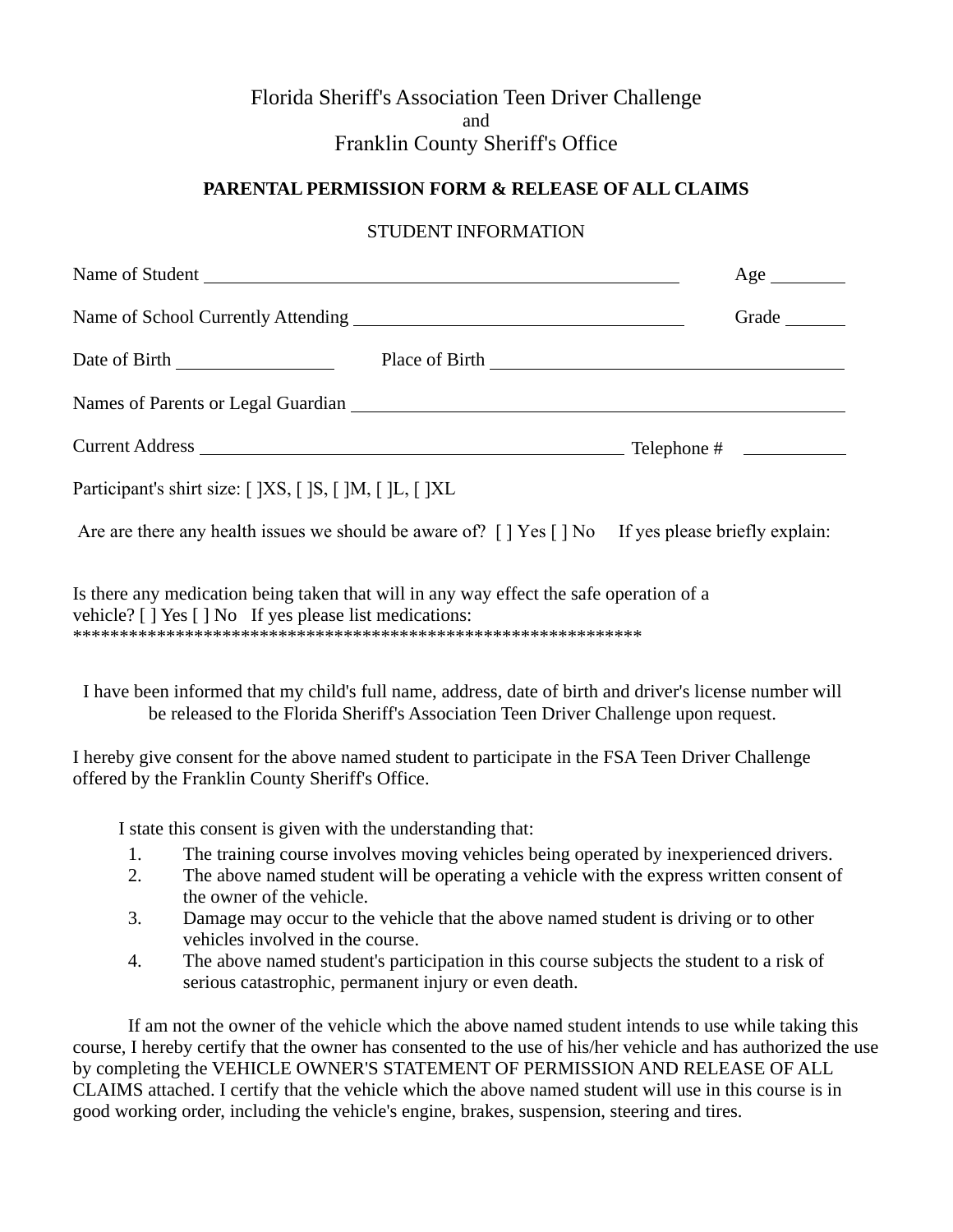I HEREBY RELEASE AND AGREE TO HOLD HARMLESS FROM LIABILITY FOR ANY AND ALL CLAIMS, DEMANDS, DAMAGES, ACTIONS, CAUSES OF ACTION, INCLUDING ANY ACTS OF NEGLIGENCE OR SUITS IN EQUITY OF WHATSOEVER KIND OR NATURE.

THE PARTNERS FOR HIGHWAY SAFETY FOUNDATION, INC. , THE FRANKLIN COUNTY BOARD OF COMMISSIONERS, THE OFFICE OF SHERIFF OF FRANKLIN COUNTY, FLORIDA, THEIR PARTNERS, THEIR OFFICERS, EMPLOYEES, INSTRUCTORS, AGENTS OR APPARENT AGENTS AND OTHER PARTICIPANTS IN THE COURSE.

I GIVE PERMISSION TO THE FRANKLIN COUNTY SHERIFF'S OFFICE TO USE PHOTOGRAPHS AND/OR VIDEO IMAGES OF MY CHILD FOR MEDIA COVERAGE OR FOR ANY OTHER USE DEEMED APPROPRIATE BY THE SHERIFF.

(These forms may be signed before either an FCSO representative or a Notary Public, whichever is more convenient.)

(witness)

FCSO Representative Parent/Legal Guardian Signature

Witness Name Printed Parent/Guardian Name Printed

STATE OF FLORIDA COUNTY OF FRANKLIN

BEFORE ME personally appeared , to me well known to be the person described in and who executed the foregoing instrument and acknowledged to and before me that he/she executed said instrument for the purposes therein expressed.

WITNESS my hand and official seal this day of , Year

NOTARY PUBLIC

Personally known \_\_\_\_\_\_\_\_ Provided as identification.

My Commission expires: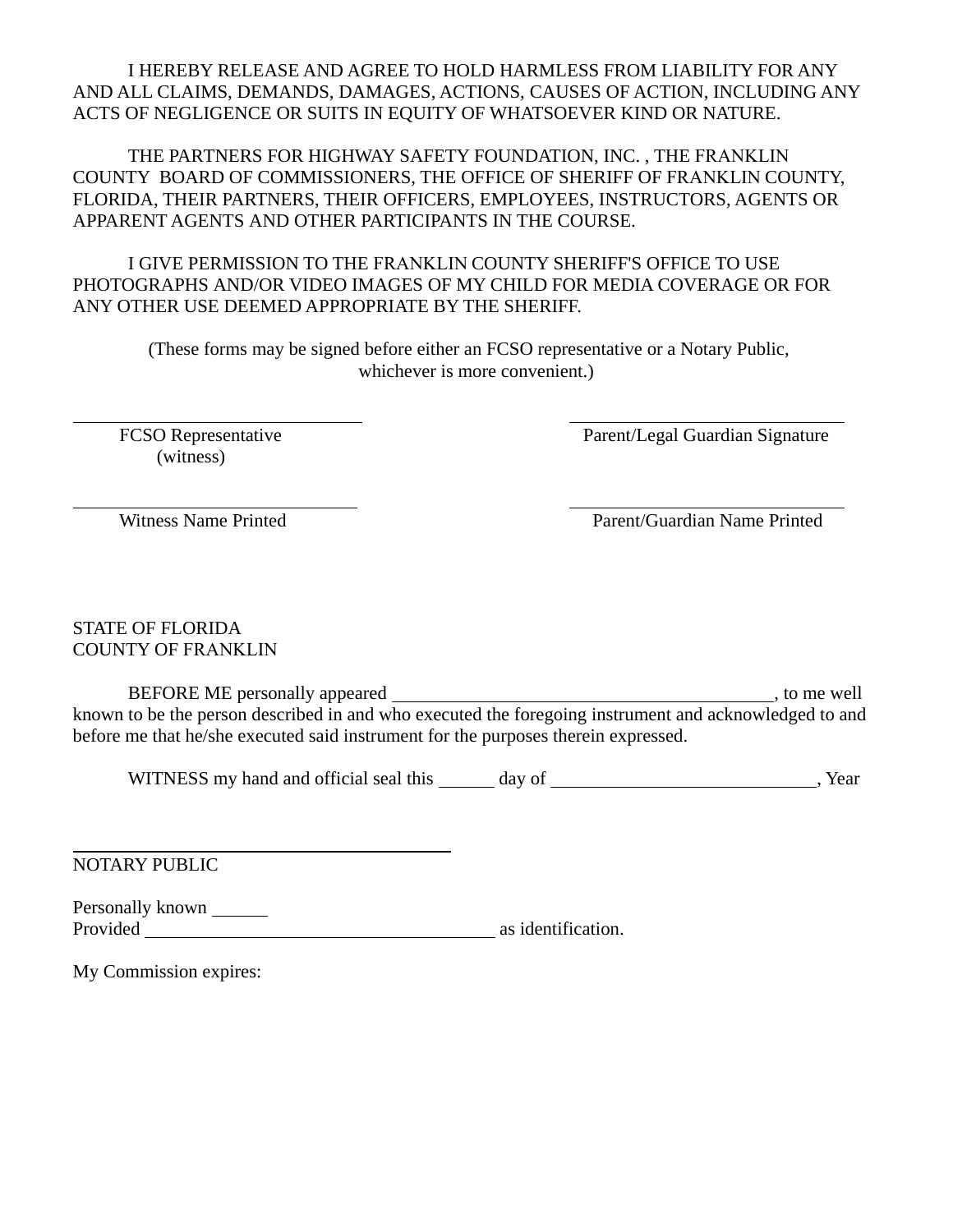#### **VEHICLE OWNER'S STATEMENT OF PERMISSION AND RELEASE OF ALL CLAIMS**

Student's name: <u>Date:</u> Date: Date: Date: Date: Date: Date: Date: Date: Date: Date: Date: Date: Date: Date: Date: Date: Date: Date: Date: Date: Date: Date: Date: Date: Date: Date: Date: Date: Date: Date: Date: Date: Date:

I hereby certify that I am the owner of the vehicle, which the above named student intends to use while taking the Teen Driving Challenge offered by the Franklin County Sheriff's Office and consent to such use. I hereby certify that this vehicle is in good working order, including the vehicle's engine, brakes, steering and tires. I understand that the training course involves moving vehicles being operated by an inexperienced driver and that damage may occur to the vehicle or to the other vehicles involved in the course.

I HEREBY RELEASE AND AGREE TO HOLD HARMLESS FROM LIABILITY FOR ANY AND ALL CLAIMS, DEMANDS, DAMAGES, ACTIONS, CAUSES OF ACTION, INCLUDING ANY ACTS OF NEGLIGENCE OR SUITS IN EQUITY OF WHATSOEVER KIND OR NATURE, THE FRANKLIN COUNTY BOARD OF COUNTY COMMISSIONERS, THE OFFICE OF SHERIFF OF FRANKLIN COUNTY, FLORIDA, THEIR OFFICERS, EMPLOYEES, INSTRUCTORS, AGENTS OR APPARENT AGENTS AND OTHER PARTICIPANTS IN THE COURSE.

(These forms may be signed by a FCSO representative or a Notary Public, whichever is more convenient.) **You must attach copies of the current vehicle registration and insurance card to this form.** 

FCSO Representative (witness) Vehicle Owner's Signature

Witness Name Printed **Owner Name Printed** 

STATE OF FLORIDA COUNTY OF FRANKLIN

BEFORE ME personally appeared , to me well known to be the person described in and who executed the foregoing instrument and acknowledged to and before me that he/she executed said instrument for the purposes therein expressed.

WITNESS my hand and official seal this \_\_\_\_\_\_\_\_ day of \_\_\_\_\_\_\_\_\_\_\_\_\_\_\_\_\_\_\_\_\_\_\_\_\_, Year

NOTARY PUBLIC

| Personally known |                    |
|------------------|--------------------|
| Provided         | as identification. |

My Commission Expires: